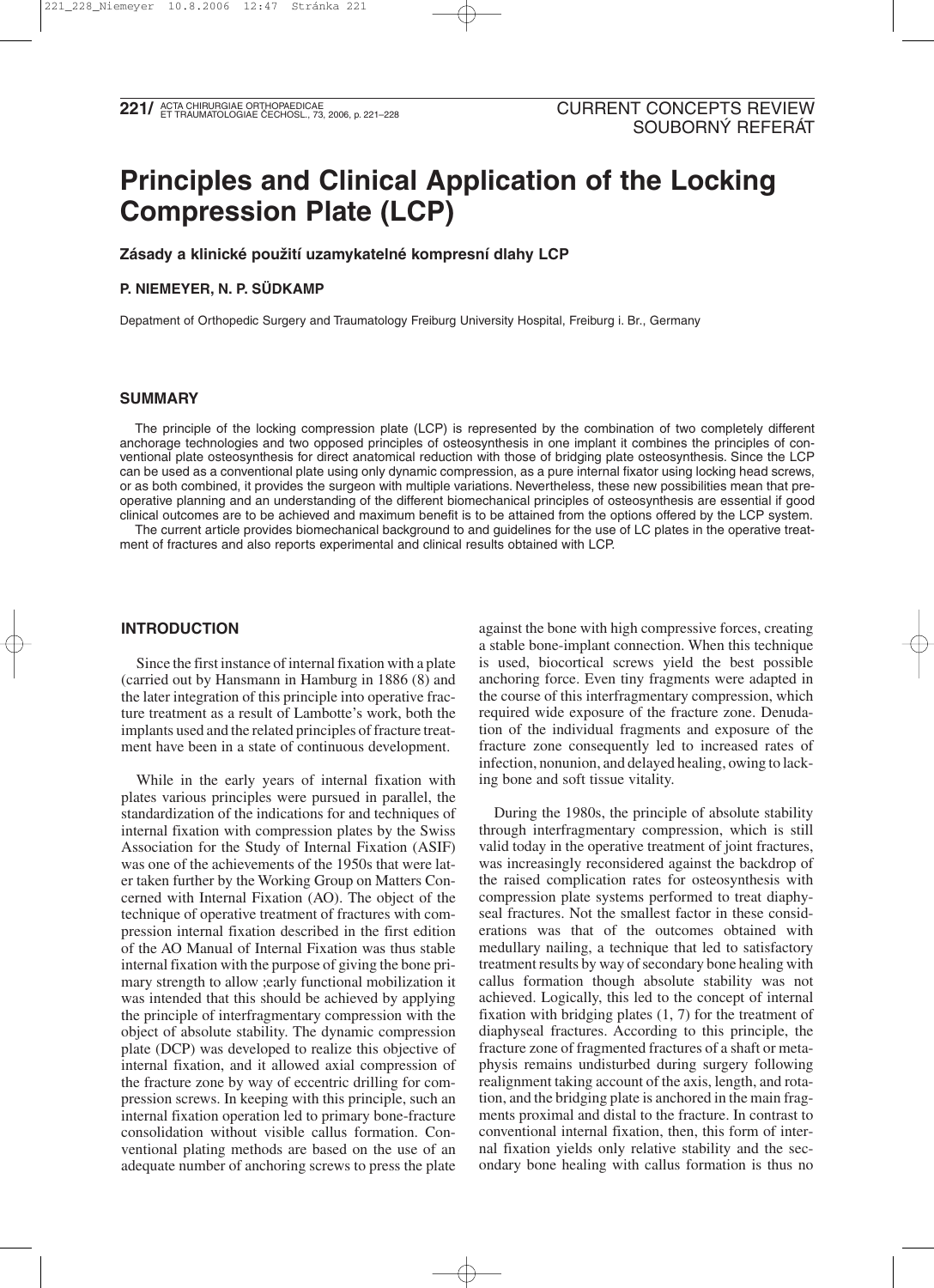# **222/ ACTA CHIRURGIAE ORTHOPAEDICAE**<br>**222/ ET TRAUMATOLOGIAE ČECHOSL., 73, 2006**

# CURRENT CONCEPTS REVIEW SOUBORNÝ REFERÁT



*Figure 1. Combination hole as principle of the LCP gives surgeons the opportunity to combine principles of internal fixation and dynamic compression, depending on the fracture site.*



*Figure 2. Analysis of forces in dependence of the screw number shows different distribution of bending forces with minimal number of screws (A) and maximal number of screws (B).*



*Figure 3. Analysis of pull out forces reveals 70% holding force in a monocortical locking head screw (LHS) compared to a 100% of the holding force of a conventional bicortical 4.5 mm screw.*

longer an undesirable side-effect, but rather the object of treatment. The nonexposure of the fracture zone means that additional devascularization of bone fragments is avoided. In view of this, the term "biological plate osteosynthesis" has been introduced for bridging internal fixation (1, 18).

## **Principle and Development of the Locking Compression Plate**

The revolutionary new aspect of the locking compression plate (LCP) is the combination of two completely different anchorage technologies in one implant.

Development of the LCP principle is based on experience gained with the PC-Fix and LISS systems. In contrast to these systems, the LCP with combination holes gives surgeons the opportunity to combine principles of internal fixation and dynamic compression, depending on the fracture site. The LCP can be used as a compression plate, a locked internal fixator, or a combination of both, depending on the patient's individual situation (4, 16).

## **Application of LCP**

Relative to conventional plate osteosynthesis, the new generation of LCP requires an adaption to the surgical technique. The importance of the reduction technique and minimally invasive plate insertion and fixation relates to ensuring that bone viability is undisturbed. Understanding of the biomechanical background of bridging plate osteosynthesis is essential if good clinical results are to be obtained. Most of the pitfalls encountered by surgeons using the LCP system have nothing to do with the implants and must be attributed to nonobservation of important basic principles of the concept of biological osteosynthesis (24). These principles are summarized below.

## **Length of the LCP**

One of the most important steps in the application of LCP is selection of plates of appropriate length. The lesser soft tissue trauma resulting from the less extensive exposure of the bone has been seen as a reason for using short plates in the past with conventional plating systems, but this no longer applies when LCP are used. In this case longer plates can be selected without associated traumatization of the soft tissues, and the length selected needs to take account only of the biomechanical situation in the fracture. When the internal fixation is planned the object should be to keep plate loading, which is influenced by both the length of the plate and the placement of the screws, as low as possible. In the case of LCP the ideal plate length can be determined by the plate span width and the plate screw density (20): the plate span width is the quotient of plate length divided by overall fracture length. This quotient should generally be more than 2-3 for comminuted fractures and higher than 8-10 in the case of simple fractures (6).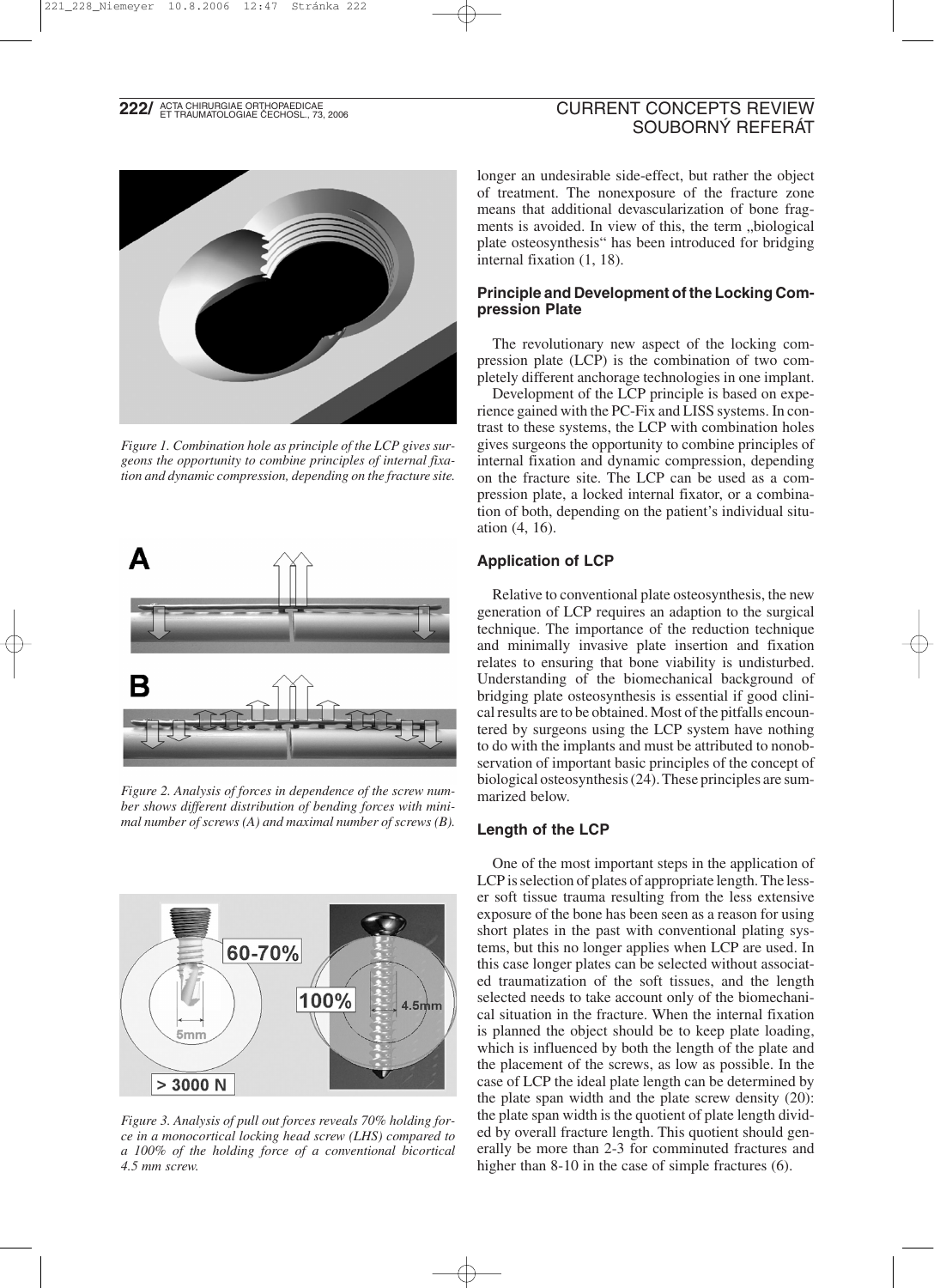**223/ ACTA CHIRURGIAE ORTHOPAEDICAE**<br>**223/ ET TRAUMATOLOGIAE ČECHOSL., 73, 2006** 

## **Number and Positioning of Screws**

A second value is of equal importance: screw density (quotient of screws inserted divided by number of plate holes). Experience has shown that this value should be under 0.4-0.5. In contrast to conventional plate osteosynthesis, when LCP are used it is no longer possible to recommend a definite number of screws or cortices to be used in each fragment. Anchorage in the main fragments proximal and distal to the fracture zone remains important nevertheless, it is much more important that the number of screws inserted is as small as is consistent with the provision of high plate leverage so that screw loading is kept low. Two monocortical screws should be the minimum for each main fragment, to keep the construct stable. For safety reasons, we generally recommend two to three screws per main fragment, so that stability will be ensured even if insertion of one of the screws is less than optimal. The use of biocortical screws in each fragment does not improve the situation from the aspect of screw failure, but does improve that of the interface between screw and bone, and it is therefore recommended that at least one of the screws in the main fragment (6) should be a biocortical screw. Axial pullout of the screws is determined by the outer diameter of the screw. An increase from 4.5mm (conventional cortical screw) to 5.0mm (Locking Head screw) provides already 70% holding force in a monocortical Locking Head screw (LHS) compared to a 100% of the holding force of a conventional bicortical 4.5mm screw.

The positions of the screw holes actually used relative to the fracture are also very important when LCP are used. Dynamic loading tests have shown that in the case of fractures where there is no bone contact between the main fragments (comminuted fractures), when screws are not inserted in the holes at each side of the fracture, with an effective increase in the length of bone bridged**,** this leads to premature failure of the implant. In these biomechanical tests, plate failure was regularly found to occur at the DCP screw hole on which finite element analysis revealed the most intense Misse stresses (27). Such stress is reduced by increasing the bridging length, since the forces are distributed over a larger area of the plate. In the case of simple fractures with bone contact when fracture spaces are small this is not a problem. On the other hand, additional screws increase the stress on the implant, as greater loads are required to achieve bone contact  $(27)$ . On the basis of these results, it can be recommended that in the case of simple fractures where there is bone contact one or two combination holes be left unused on each side of the fracture space, while in the case of complex fractures with an extensive fragmented zone and resultant lack of bone contact the holes closest to the fracture should be used. A small interval between plate and bone also causes attenuation of the leverage exerted on the bone-implant complex, while a sufficiently long plate increases the axial rigidity, as mentioned above (6). However, an aiming device should be used in every case during drilling

# CURRENT CONCEPTS REVIEW SOUBORNÝ REFERÁT

for the locking head screws, since axial deviation of the direction of drilling by more than 5° leads to significantly impaired stability (10).

The principles detailed above apply to bridging osteosynthesis to be performed for correction of diaphyseal and metaphyseal fractures. In the case of metaepiphyseal fractures this principle can be deviated from insofar as the combination holes in the area of the joint allow anatomical realignment and internal fixation in keeping with the principle of interfragmentary compression, while at the same time the metaphyseal region can be well served by a bridging osteosynthesis. The number of screws in the area of the joint depends solely on the object of refixation with interfragmentary compression. This combination of two different principles of internal fixation in a single implant is one of the main advantages of the LCP. In cases where both – conventional screw and locking head screws are applied – it is necessary to apply the LHS after the conventional screw. If the conventional screw would be applied after the LHS, the screw – bone interface would be overloaded and the screw would be worthless.

#### **Shaping of the LCP**

In conventional plate osteosynthesis, stability is provided by adapting the implant to the bone. The screws are used to apply a compressive preload at the interface between plate and bone. This means that accurate shaping of the plate is essential. When the LCP is used as an internal fixator, exact adaptation of the implant to the bone surface is not necessary. Nevertheless, even in the case of diaphyseal fractures it can be beneficial to bend the plate between the screw holes in such a way as to ensure that the different screws face in different directions, increasing resistance to detachment in keeping with the principle of polyaxial anchorage. This is of most benefit in bone affected by osteoporosis. It is also beneficial to bend the LCP in the area of the metaphysis, though in this case no more than a rough adaptation is necessary, to prevent an extreme amount of space between the plate and the bone. This ensures less stress on the soft tissue and also leads to diverging directions of the screws, affording increased resistance of the osteosynthesis to detachment.

#### **Anatomically Preshaped LCP**

Since it is not necessary for the plates to be tailored precisely to the bone for each patient, in the further course of the LCP's development preshaped plates were devised for use in fractures in various anatomical regions. This plating system has been supplemented by preshaped LCP implants that can be used in the case of corrective osteotomies close to joints. Preshaped plates have several advantages: intraoperative shaping is no ;longer required the plate systems themselves help in achieving anatomical reduction, and aiming blocks help in insertion of the locking head screws. In addition, there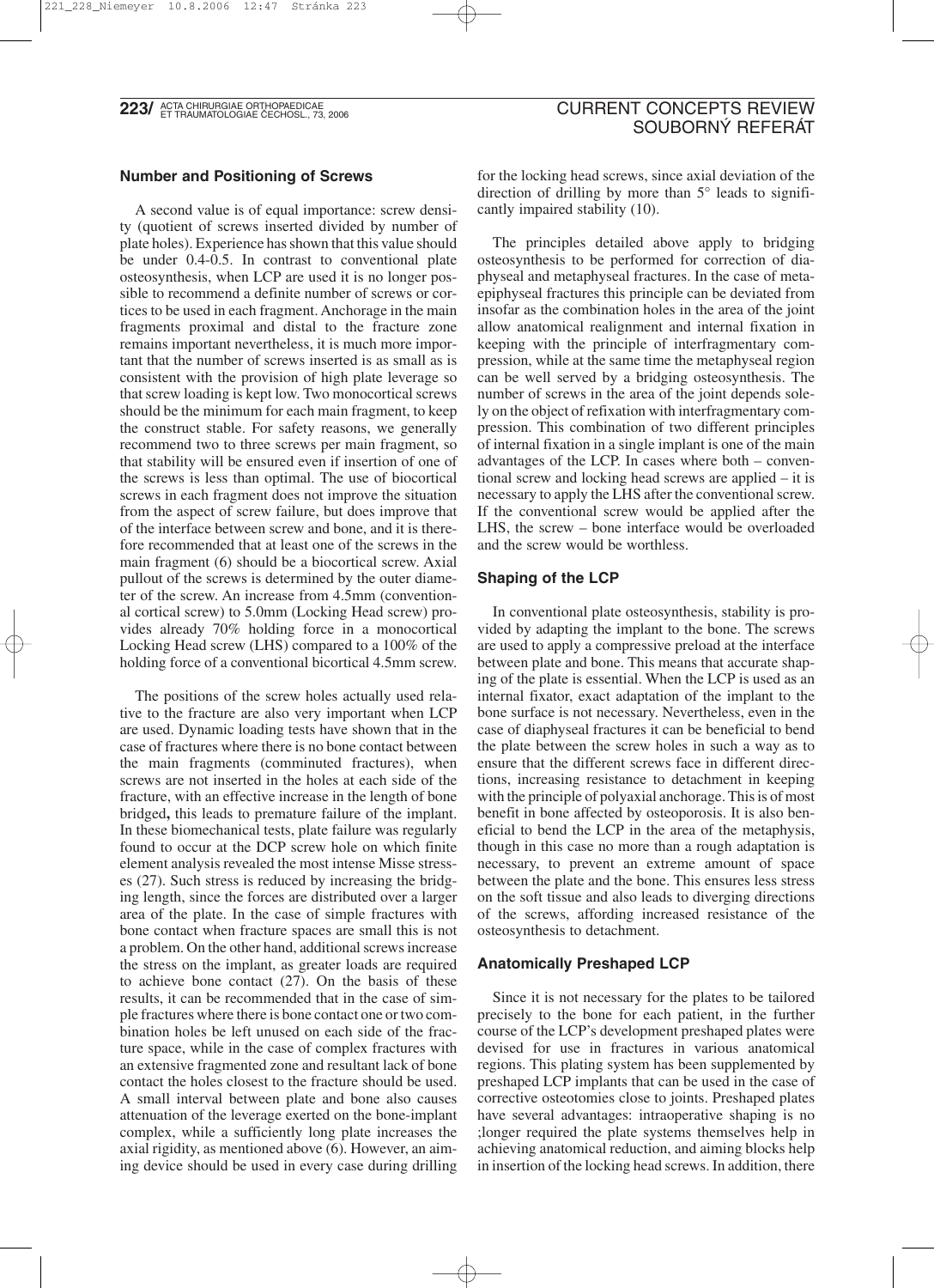# **224/ ACTA CHIRURGIAE ORTHOPAEDICAE**<br>**224/ ET TRAUMATOLOGIAE ČECHOSL., 73, 2006**

# CURRENT CONCEPTS REVIEW SOUBORNÝ REFERÁT



*Figure 4. Distal tibia LCP for the treatment of lower leg fracture (AO type 43 A2). While principles of conventional plate osteosynthesis were used for the treatment of the distal fibula fracture, minimal invasive plate osteosythesis (MIPO) using principles of bridging plate osteosynthesis were applied for the treatment of the distal tibia fracture.*

is a defined placement for each of the given plates and clear rules on how to use each, which are expected to lead to more standardized procedures.

These preshaped LCP systems for various anatomical regions have been introduced into clinical practice in addition to the basic, straight 3.5- / 4.0-mm and 4.5- / 5.0-mm LCP systems and the T- and L-plates. The 3.5- / 4.0 mm and the 4.5-/5.0-mm LCP are also available for use as reconstruction plates. One purpose the last is suitable for is internal fixation in the region of the symphysis pubis.

The following preformed LCP systems are currently available. The PHILOS plate is a system that has already proved its worth in clinical practice for use in the region of the proximal humerus, and it is available in a short version with two different lengths (with 2 and with 8 combination holes). The distal humerus LCP is available for distal fractures of the humerus. In addition to the conventional 3.5-mm T-plate, the 2.4-mm LCP system for the distal radius is an option offering advantages over the larger 3.5-mm system in the case of small epiphyseal fragments. For applications in the hand a number of special plates with combination holes are available, which are subsumed under the LCP compact hand system. An anatomically preformed LCP has been introduced to supplement the LISS system for correction of distal fractures of the femur in the vicinity of the knee, and an analogous system, the LCP proximal tibia system, for proximal fractures of the tibia and fractures of the tibial head. Two alternates are available for osteosynthetic treatment of fractures of the distal tibia: the distal tibia LCP and the pilon LCP. The latter is characterized by a larger number of alternate holes in the region of the distal epiphysis of the tibia, which makes the treatment of depression fractures of the distal tibia easier. The LCP system for treatment of fractures of the lower extremities is also supplemented by the LCP metaphysis plate for distal medial tibia (a 12-hole LCP), the LPC condyle plate (applied, for example for internal fixation of the metatarsals), and the wide, arched LCP, which is available in several lengths and is useful (for example) in the treatment of periprosthetic fractures, or also following knee arthrodesis, because it takes account of the actual retrocurvature of the femur, thus allowing all the screws to be centrally anchored in the bone when the plate is fixed laterally (6).

#### **Biomechanics – In Vitro Studies**

The biomechanical properties of the LCP were thoroughly studied before the system was introduced into clinical use (27, 29). Nevertheless, in parallel with the first clinical evaluation studies a number of additional studies were conducted, and these confirmed the initial results of biomechanical testing prior to clinical application and reemphasized the advantages of the LCP system over conventional fixation systems for special applications.

In an experimental cadaveric model of a C2 radius fracture, the palmar locking compression T-plate proved to yield better stability than conventional plating systems (13). The LCP was found to be mechanically supe-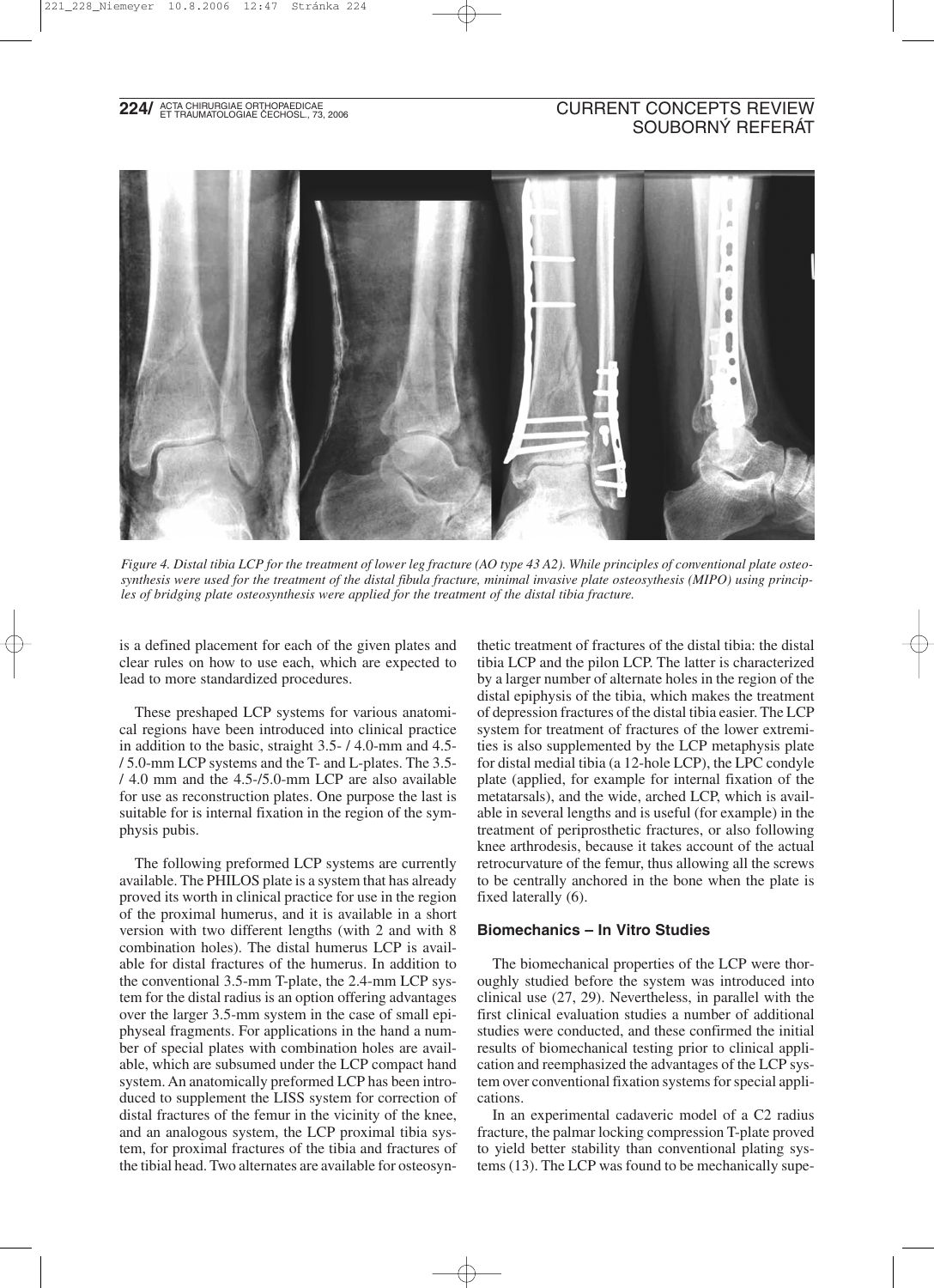# **225/** ACTA CHIRURGIAE ORTHOPAEDICAE (2006) AND THE SECONDER CONCEPTS REVIEW SOUBORNÝ REFERÁT



*Figure 5. 3.5 / 4.0mm LCP used for the treatment of a forearm fracture (AO type 22 A3). In this case non-union of the ulna shaft fracture (lower left image) was observed 5 months after initial open reduction and internal fixation (ORIF) using 8-hole 3.5 / 4.0 mm LCP (upper right image), since principles of bridging osteosynthesis have not been applied adequately in terms of a correct positioning of the inner screws which have been placed too close to the fracture site. After revision using a longer LCP (10-holes 3.5 / 4.0 mm LCP) including a change of inner screw positioning (lower mid), bridging length increased and consolidation of the fracture could be achieved within further 3 months after revision surgery (lower right image).*

rior to the LC-DCP in terms of both antero-posterior stability and torsion in a cadaveric study on the distal radius conducted by Gardner (5). Additionally, in other experimental work, such as a biomechanical examination of plating systems used for the treatment of distal humerus fractures, the LCP system proved to be reliable in achieving primary stable fracture fixation (11). In the proximal humerus, the elasticity of the LCP-PH even seems to lead to load reduction in terms of reduced peak stress at the bone-implant interface, which results in a significantly lower rate of early loosening in weak bone than when rigid implants that provide higher initial stiffness are used (14). In another in vitro experimental study in an equine long bone fracture model, LCP constructs showed the best performance because they had the highest yield strength above which irreversible deformation occurred in this study the LCP system was compared against a clamp-rod internal fixator and the LC-DCP (2). Although these studies provide consistent evidence for the biomechanical superiority of the LCP, it must be

mentioned that there have been other well-designed studies that have not revealed any biomechanical advantage of the LCP system over conventional plating systems, such as that performed by Trease's group, who compared locked and nonlocked palmar and dorsal osteosynthesis of the distal radius (28). Nevertheless, not a single study has revealed any biomechanical disadvantage of the LCP system against conventional plating systems.

## **CLINICAL RESULTS**

Since the introduction of the LCP in 2001, various papers have dealt with clinical results obtained with this osteosynthesis system. Overall, satisfactory results have been reported for all published studies. The first clinical study, involving 169 patients treated with LCP, was published by Sommer in 2003, and the authors came to the conclusion that the new system could be regarded as technically mature, since the majority of the patients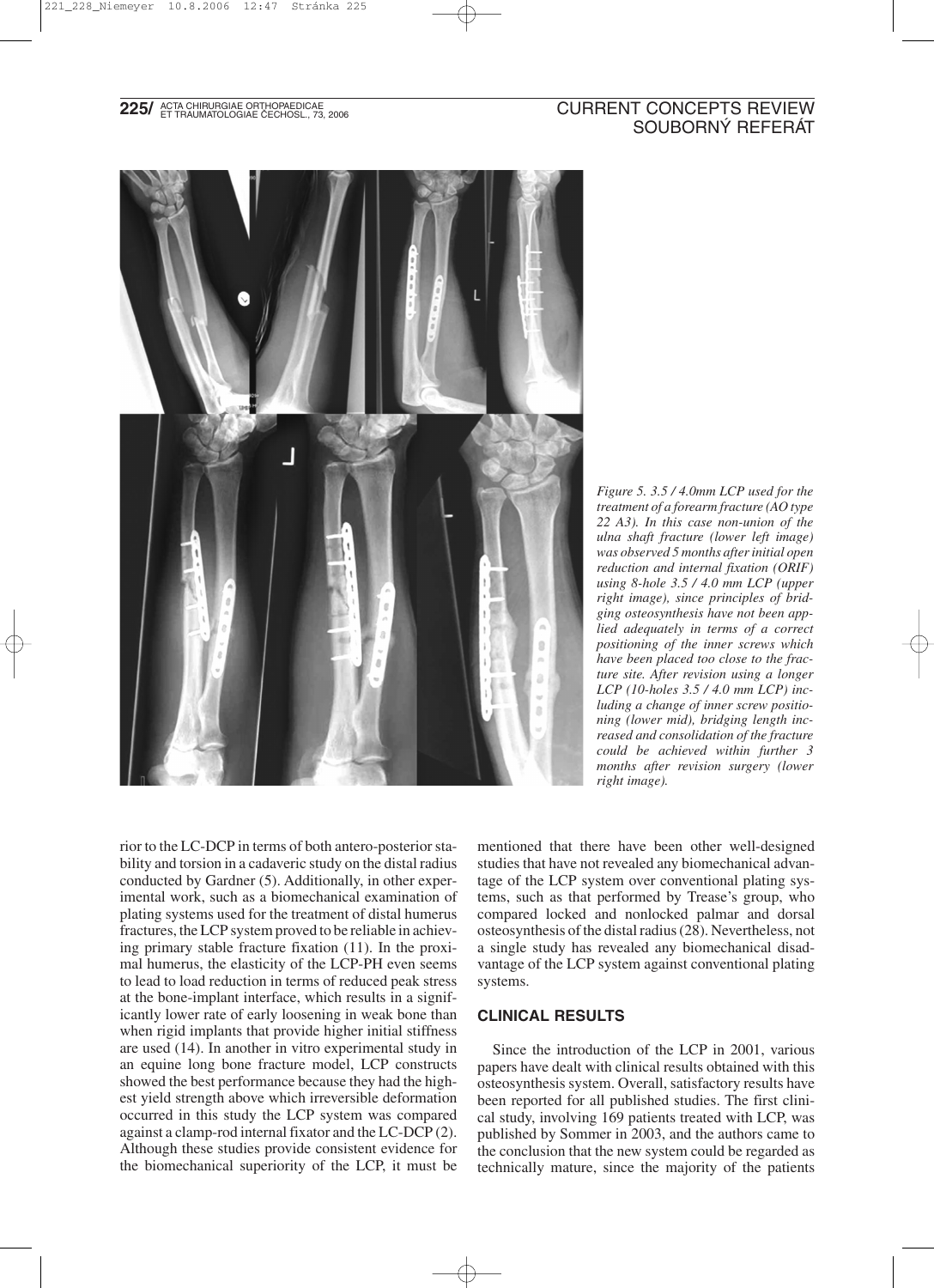# **226/ ACTA CHIRURGIAE ORTHOPAEDICAE**<br>**226/ ET TRAUMATOLOGIAE ČECHOSL., 73, 2006**

# CURRENT CONCEPTS REVIEW SOUBORNÝ REFERÁT



*Figure 6. Case of a non-union after arthrodesis of the knee joint using external fixateur following removel of the revision knee prosthesis due to chronic infection. Bended 20-hole 4.5 / 5.0 mm LCP was used in combination with autogenous cancellous bone graft and additional 10-holes 4.5 / 5.0 mm LCP to achieve union of the arthrodesis within 6 months after surgery.*

reported good to excellent clinical outcomes. The numerous options it offers for fixation had made it especially valuable in complex fracture situations and in revision operations after other implants had failed (25). One of the commonest fracture localizations in which the LCP system is used is the distal radius. In contrast to the earlier assumption that open reduction and internal fixation by a dorsal approach is the best policy in cases of dorsally displaced fractures of the distal radius, it has been found that palmar locking plates are safe and effective implants for use in the treatment of dorsally displaced fractures of the distal radius, avoiding any damage to the dorsal extensor s (22). When 2.4-mm LC plates were used good or very good results were obtained even in over 80% of distal radial fractures in osteoporotic bone. Nevertheless, relative to other treatments, intervention with LC plates involves much higher real costs (21). This cost factor is offset by the great advantage of the palmar fixed-angle plate system, which is that the early active movement throughout the range can be facilitated without compromising fracture reduction (15). Good results were also reported by Imatani following the treatment of metaphyseal radius fractures (9).

In further studies LC plates have been successfully used for the treatment of transverse fractures of the sacrum or sternum (23), of periprosthetic fractures (3), and also of fractures and osteoporotic nonunions of the distal humerus (11, 12, 19).

The good clinical results published so far should not blind us to the fact that complications can still arise even when LCP are used. In the studies hitherto available, the complications have not been attributable to implant failure so often as to nonobservation of the principles of bridging osteosynthesis. These complications make it plain that both a good knowledge of biomechanics and precise preoperative planning are essential if the use of LCP systems is to be successful  $(24)$ .

A particular feature of the application of LC plates that impressed the patients in our population is a tendency to delayed fracture consolidation. Especially in cases in which too little account is taken of the principle of biological, i.e., bridging, osteosynthesis, the stability of the LCP system might lead to delayed fracture healing, as we observed in some cases of forearm fracture, for example. Analogous observations have been reported following open wedge osteotomies of the proximal tibia (26). Nevertheless, the percentage of cases with delayed union and/or delayed fracture healing seems to be low.

#### **CONCLUSION**

The development of the LCP, which has been available for clinical use since 2001, has revolutionized internal plate fixation insofar as this system combines two different principles of internal fixation, each of which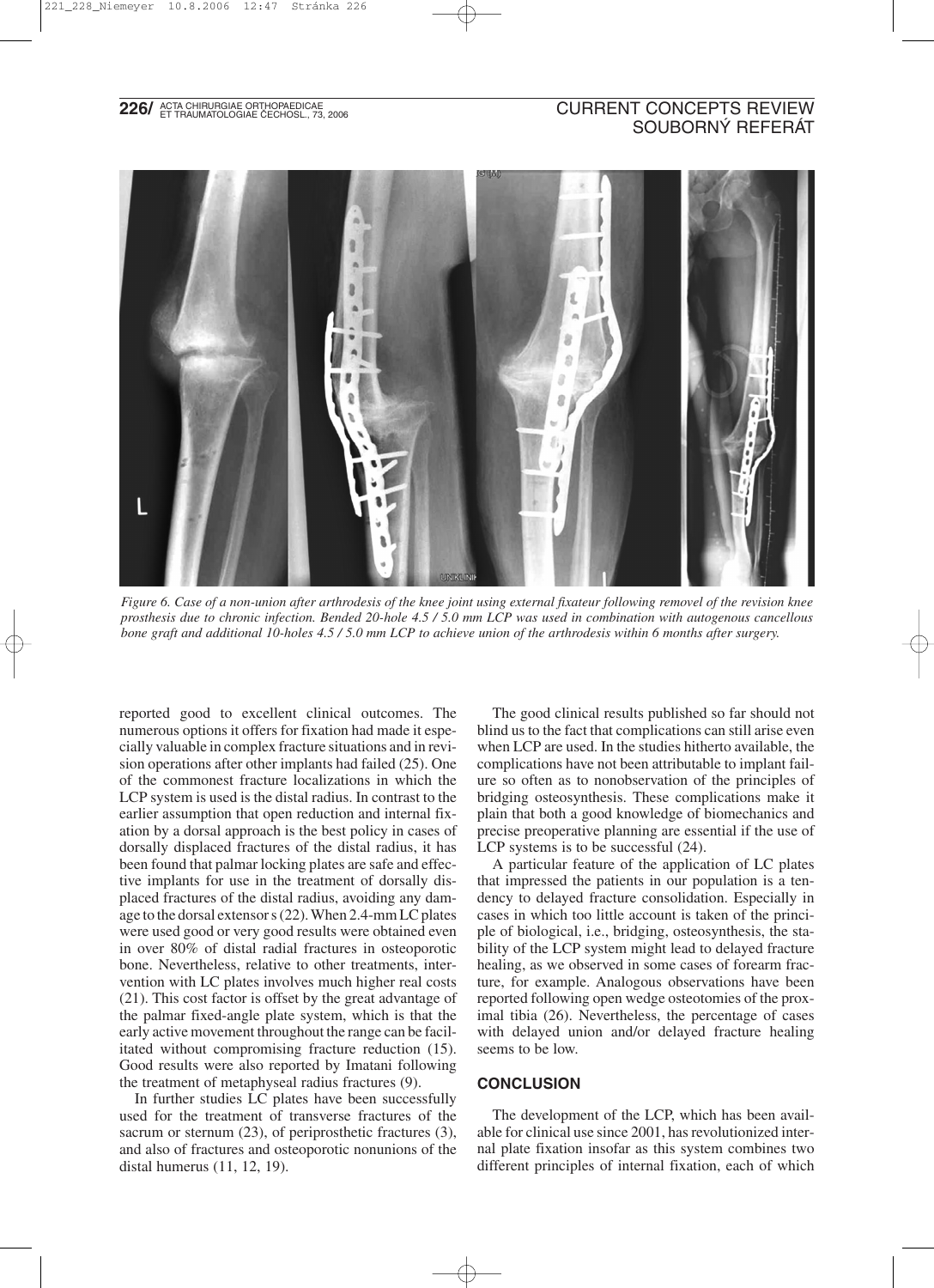**227/** ACTA CHIRURGIAE ORTHOPAEDICAE<br>**227/** ET TRAUMATOLOGIAE ČECHOSL., 73, 2006

# CURRENT CONCEPTS REVIEW SOUBORNÝ REFERÁT

has advantages in specific situations. Thus, a single implant gives the surgeon access to the entire range of options for internal fixation, from compression screw osteosynthesis with the principle of absolute stability to "biological," i.e., bridging, osteosynthesis with relative stability. These combination options do, however, mean that accurate knowledge of the characteristics of the various principles of internal fixation is essential. The anatomically preshaped plates make it easier for the surgeon to select from the different combinations possible by prescribing the typical type of internal fixation for each segment of the skeletal system. This is intended to help surgeons to reduce the incidence of complications such as were observed in the early years of application of the LCP as a result of nonobservation of the principles of osteosynthesis and to exploit all the options offered by the LCP system. Nonetheless, against the backdrop of the preclinical and clinical data available at present, we can conclude that the LCP system is a reliable and safe tool that extends the options open for internal fixation by plating and has advantages over other systems in terms of the stability that can be achieved with it especially in osteopenic or osteoporotic bone (17).

# **ZÁVĚR**

Pokroky ve využívání uzamykatelné kompresní dlahy LCP, která je dostupná pro klinické využití od roku 2001, znamenají převrat v technikách vnitřní fixace pomocí dlah. Tento systém spojuje dva odlišné principy vnitřní fixace, z nichž každý má své výhody v určitých situacích. Jediný implantát tady dává chirurgovi přístup k celé škále možností vnitřní fixace, od osteosyntézy pomocí tahových šroubů, založené na principu absolutní stability, k "biologické", tj. přemosťující osteosyntéze s relativní stabilitou. U těchto kombinovaných možností je však bezpodmínečným předpokladem dobrého provedení dokonalá znalost charakteristik různých principů vnitřní fixace. Předem anatomicky formované dlahy usnadňují chirurgovi výběr z možných kombinací tím, že předurčují specifický typ vnitřní fixace pro každý segment kosterního systému. To pomáhá chirurgům snížit výskyt takových komplikací, jaké jsme např. pozorovali v prvních letech používání LCP právě z důvodů nedodržování principů osteosyntézy, a umožňuje jim využít všech možností, které LCP systém poskytuje. Na pozadí preklinických a klinických údajů dostupných v současné době můžeme učinit závěr, že LCP systém je spolehlivý, bezpečný a rozšiřuje možnosti vnitřní fixace pomocí dlah. Oproti jiným systémům má výhody v tom, že umožní dosáhnout stability i u pacientů s osteopenií nebo osteoporózou.

#### **References**

- 1. BLATTER, G., WEBER, B. G.: Wave plate osteosynthesis as a salvage procedure. Arch. orthop. traum Surg., 109: 330-3, 1990.
- 2. FLORIN, M., ARZDORF, M., LINKE, B., AUER, J. A.: Assessment of stiffness and strength of 4 different implants available for equine fracture treatment: a study on a 20 degrees oblique longbone fracture model using a bone substitute. Vet. Surg., 34: 231–8, 2005.
- 3. FRANKIE, L., XIANG, Z.: Locking compression plate fixation for periprosthetic femoral fracture. Zhongguo Xiu Fu Chong Jian Wai Ke Za Zhi, 16: 123–5, 2002.
- 4. FRIGG, R.: Development of the Locking Compression Plate. Injury, 34 Suppl. 2: B6-10, 2003.
- 5. GARDNER, M. J., BROPHY, R. H., CAMPBELL, D., MAHAJAN, A., WRIGHT, T. M., HELFET, D. L., LORICH, D. G.: The mechanical behavior of locking compression plates compared with dynamic compression plates in a cadaver radius model. J. orthop. Trauma, 19: 597–603, 2005.
- 6. GAUTIER, E., SOMMER, C.: Guidelines for the clinical application of the LCP. Injury, 34 Suppl. 2: B63-76, 2003.
- 7. GERBER, A., GANZ, R.: Combined internal and external osteosynthesis a biological approach to the treatment of complex fractures of the proximal tibia. Injury, 29 Suppl. 3: C22–8, 1998.
- 8. HANSMANN, C.: Eine neue Möglichkeit der Fixierung der Fragmente bei komplizierten Frakturen. Verh. dtsch. Ges. Chir., 158, 1886.
- 9. IMATANI, J., NODA, T., MORITO, Y., SATO, T., HASHIZUME, H., INOUE, H.: Minimally invasive plate osteosynthesis for comminuted fractures of the metaphysis of the radius. J. Hand Surg., 30-B: 220–5, 2005.
- 10. KAAB, M. J., FRENK, A., SCHMELING, A., SCHASER, K., SCHUTZ, M., HAAS, N. P.: Locked internal fixator: sensitivity of screw/plate stability to the correct insertion angle of the screw. J. orthop. Trauma, 18: 483–7, 2004.
- 11. KORNER, J., DIEDERICHS, G., ARZDORF, M., LILL, H., JOSTEN, C., SCHNEIDER, E., LINKE, B.: A biomechanical evaluation of methods of distal humerus fracture fixation using locking compression plates versus conventional reconstruction plates. J. orthop. Trauma, 18: 286–93, 2004.
- 12. KORNER, J., LILL, H., MULLER, L. P., ROMMENS, P. M., SCHNEIDER, E., LINKE, B.: The LCP-concept in the operative treatment of distal humerus fractures—biological, biomechanical and surgical aspects. Injury, 34 Suppl. 2: B20–30, 2003.
- 13. LEUNG, F., ZHU, L., HO, H., LU, W. W., CHOW, S. P.: Palmar plate fixation of AO type C2 fracture of distal radius using a locking compression plate - a biomechanical study in a cadaveric model. J. Hand Surg., 28-B: 263–6, 2003.
- 14. LILL, H., HEPP, P., KORNER, J., KASSI, J. P., VERHEYDEN, A. P., JOSTEN, C., DUDA, G. N.: Proximal humeral fractures: how stiff should an implant be? A comparative mechanical study with new implants in human specimens. Arch. orthop. traum., Surg., 123: 74–81, 2003.
- 15. MUSGRAVE, D. S., IDLER, R. S.: Volar fixation of dorsally displaced distal radius fractures using the 2.4-mm locking compression plates. J. Hand Surg., 30-A: 743–9, 2005.
- 16. PERREN, S. M.: Backgrounds of the technology of internal fixators. Injury, 34 Suppl. 2: B1-3, 2003.
- 17. PERREN, S. M., LINKE, B., SCHWIEGER, K., WAHL, D., SCHNEIDER, E.: Aspects of internal fixation of fractures in porotic bone. Principles, technologies and procedures using locked plate screws. Acta Chir. orthop. Traum. čech., 72: 89–97, 2005.
- 18. PERREN, S. M., PERREN, T., SCHNEIDER, E.: Are the terms "biology" and "osteosynthesis" contradictory? Ther. Umsch. 60: 713–21, 2003.
- 19. RING, D., KLOEN, P., KADZIELSKI, J., HELFET, D., JUPITER, J. B.: Locking compression plates for osteoporotic nonunions of the diaphyseal humerus. Clin. Orthop., 50–4, 2004.
- 20. ROZBRUCH, S. R., MULLER, U., GAUTIER, E., GANZ, R.: The evolution of femoral shaft plating technique. Clin. Orthop., 195–208, 1998.